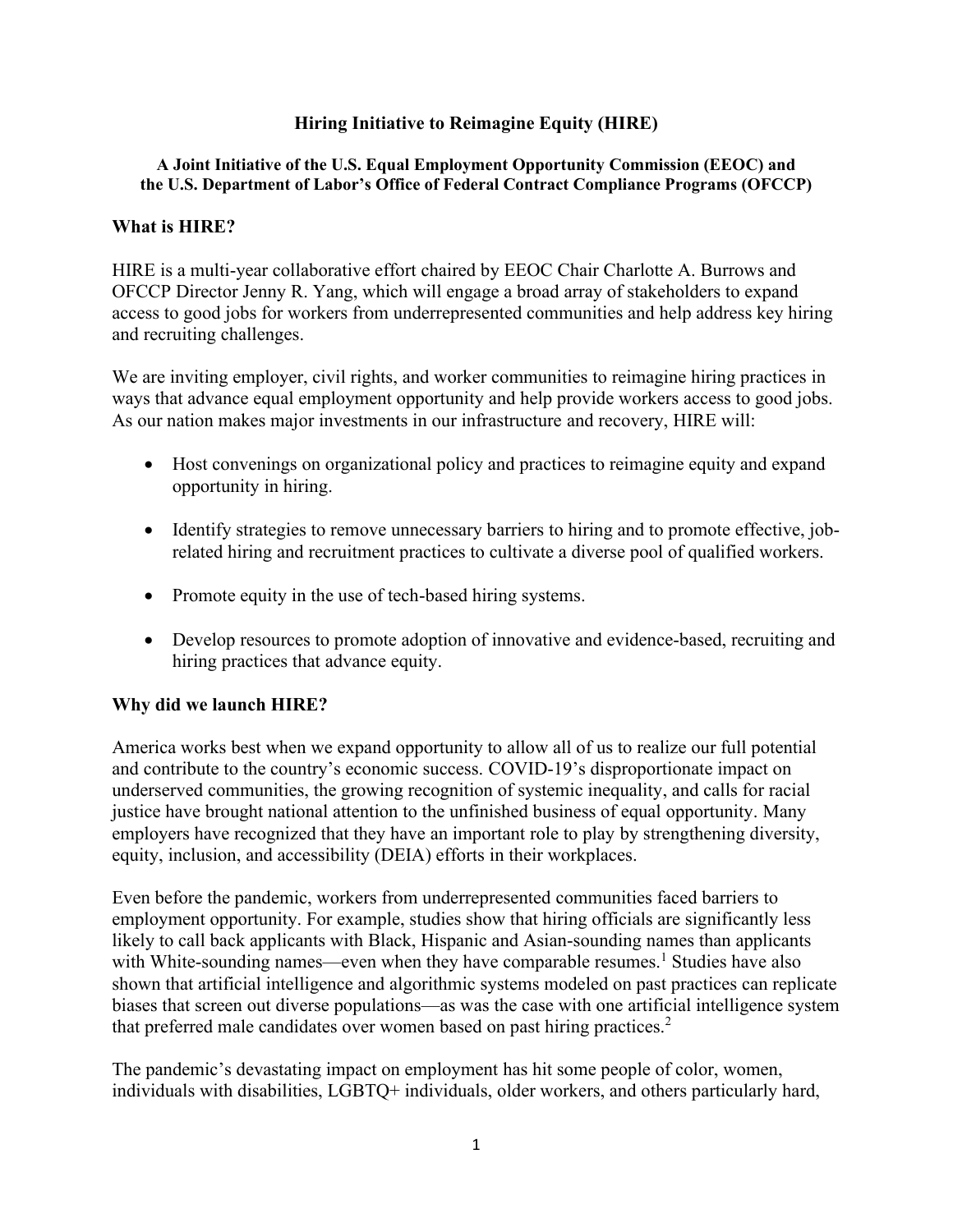compounding the impact of systemic barriers to hiring and advancement, including discrimination, longstanding occupational segregation, and other drivers of inequality that existed before the pandemic.

- In [April 2020](https://www.bls.gov/news.release/archives/empsit_05082020.pdf), the pandemic caused nearly 16 million people to lose their jobs.
- Today, our economy is rebounding and continuing to add jobs, but many communities still face high levels of unemployment. For example, in December 2021, the [jobless rate](https://www.bls.gov/news.release/pdf/empsit.pdf) for Blacks was 7.1%, Hispanics 4.9%, and Asians 3.8%, compared to the jobless rate of 3.2% for Whites. Alaska Natives and American Indians have also experienced high rates of [unemployment,](https://www.bls.gov/opub/mlr/2019/article/american-indians-and-alaska-natives-in-the-u-s-labor-force.htm) including during the pandemic.<sup>3</sup>
- The job recovery for women, who typically shoulder caregiving responsibilities, has been slower compared to the rate of job recovery for men. For example, in December 2021, the [jobless rate](https://www.bls.gov/news.release/pdf/empsit.pdf) for Black women was 6.2%, Hispanic women 4.9% and White women 3.1% as compared to 3.0% for White men.
- In 2020, the [unemployment rate](https://www.bls.gov/news.release/disabl.nr0.htm) for people with disabilities rose to 12.6%, increasing more than 5% from the year before.
- · A larger share of LGBT adults compared to non-LGBT adults report that they or someone in their household has experienced COVID-era job loss (56% v. 44%), according to a recent study.<sup>4</sup>
- In October 2021, the percentage of long-term unemployed jobseekers ages 55 and older was 41.2% (compared to 32.2% for ages 16 to 54).<sup>5</sup>

In addition, recent data indicate that many employers are not including disability and age<sup>6</sup> as part of their diversity, equity, and inclusion efforts.

# **How will this initiative expand opportunity?**

HIRE will work to inform workplace DEIA initiatives by developing a better understanding among employers of the needs and challenges faced by various underrepresented communities. Especially now, as employers confront changing labor market dynamics, many are searching for strategies to recruit and hire from new and diverse talent sources. We are committed to helping ensure that as our nation recovers from the pandemic, we build an inclusive economy that works for everyone.

# **What can we expect to see from HIRE?**

HIRE will engage a broad array of stakeholders in pursuit of a common goal – to expand access to good jobs for workers from underrepresented communities and help address key hiring and recruiting challenges.